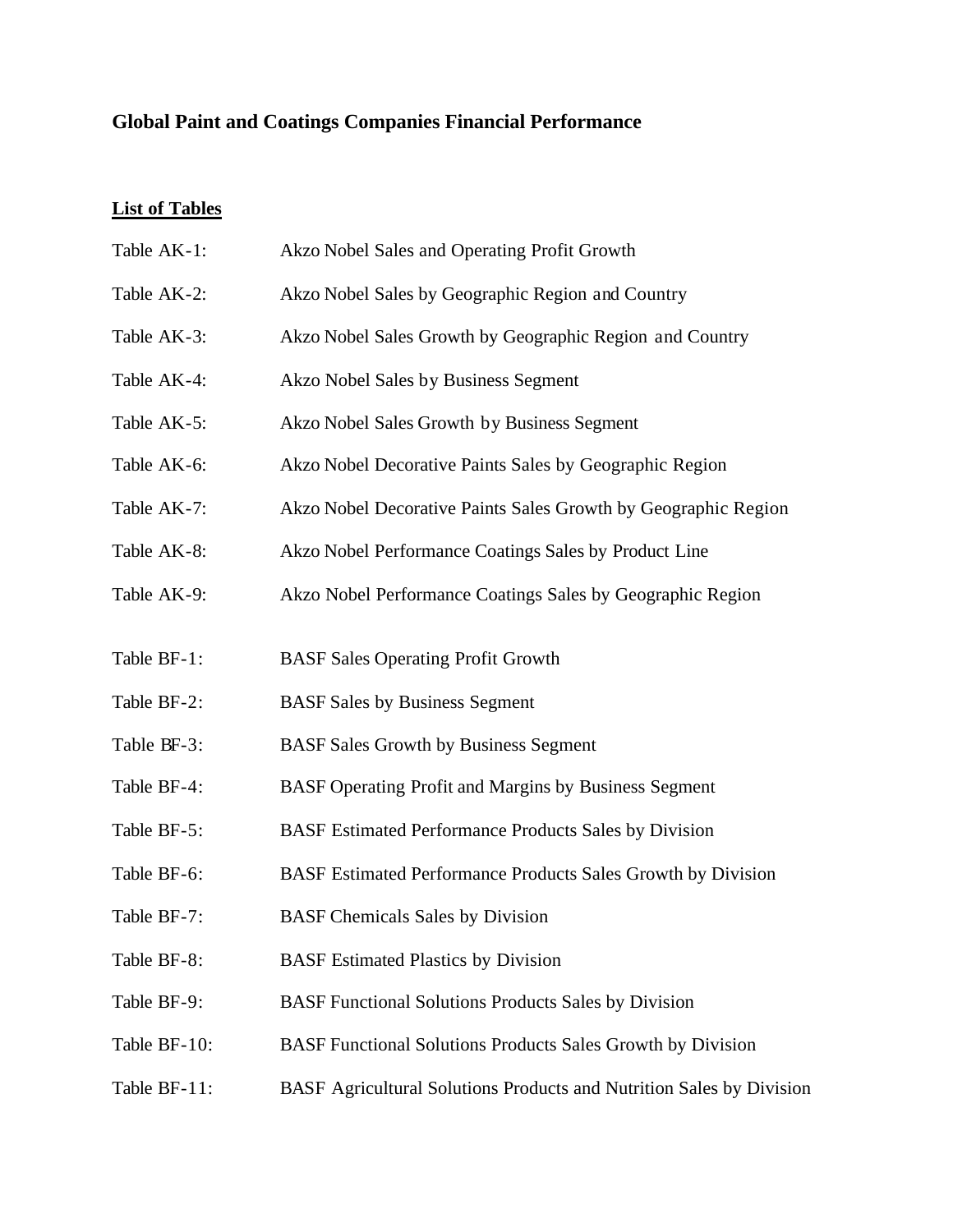- Table BF-12: BASF Sales by Geographic Region and Country
- Table BF-13: BASF Sales Growth by Geographic Region and Country
- Table BF-14: BASF Estimated Coatings Sales by Geographic Region
- Table DP-1: DuPont Estimated Net Sales and Operating Profit Growth
- Table DP-2: DuPont Estimated Sales by Industry Segment
- Table DP-3: DuPont Estimated Sales Growth by Industry Segment
- Table DP-4: DuPont Operating Income and Margins by Industry Segment
- Table DP-5: DuPont Net Sales by Geographic Region
- Table DP-6: DuPont Sales Growth by Geographic Region
- Table DP-7: DuPont Net Sales Growth by Country
- Table HE-1: Henkel Sales and Operating Profit Growth
- Table HE-2: Henkel Sales by Business Segment
- Table HE-3: Henkel Sales Growth by Business Segment
- Table HE-4: Henkel Operating Income and Margins by Business Segment
- Table HE-5: Henkel Operating Income Growth by Business Segment
- Table HE-6: Henkel Coatings Sales by Geographic Region
- Table HE-7: Henkel Sales Growth by Geographic Region
- Table KA-1: Kansai Paint Sales and Operating Profit Growth
- Table KA-2: Kansai Paint Sales by Geographic Region
- Table KA-3: Kansai Paint Sales Growth by Geographic Region
- Table KA-4: Kansai Paint Sales by Product Line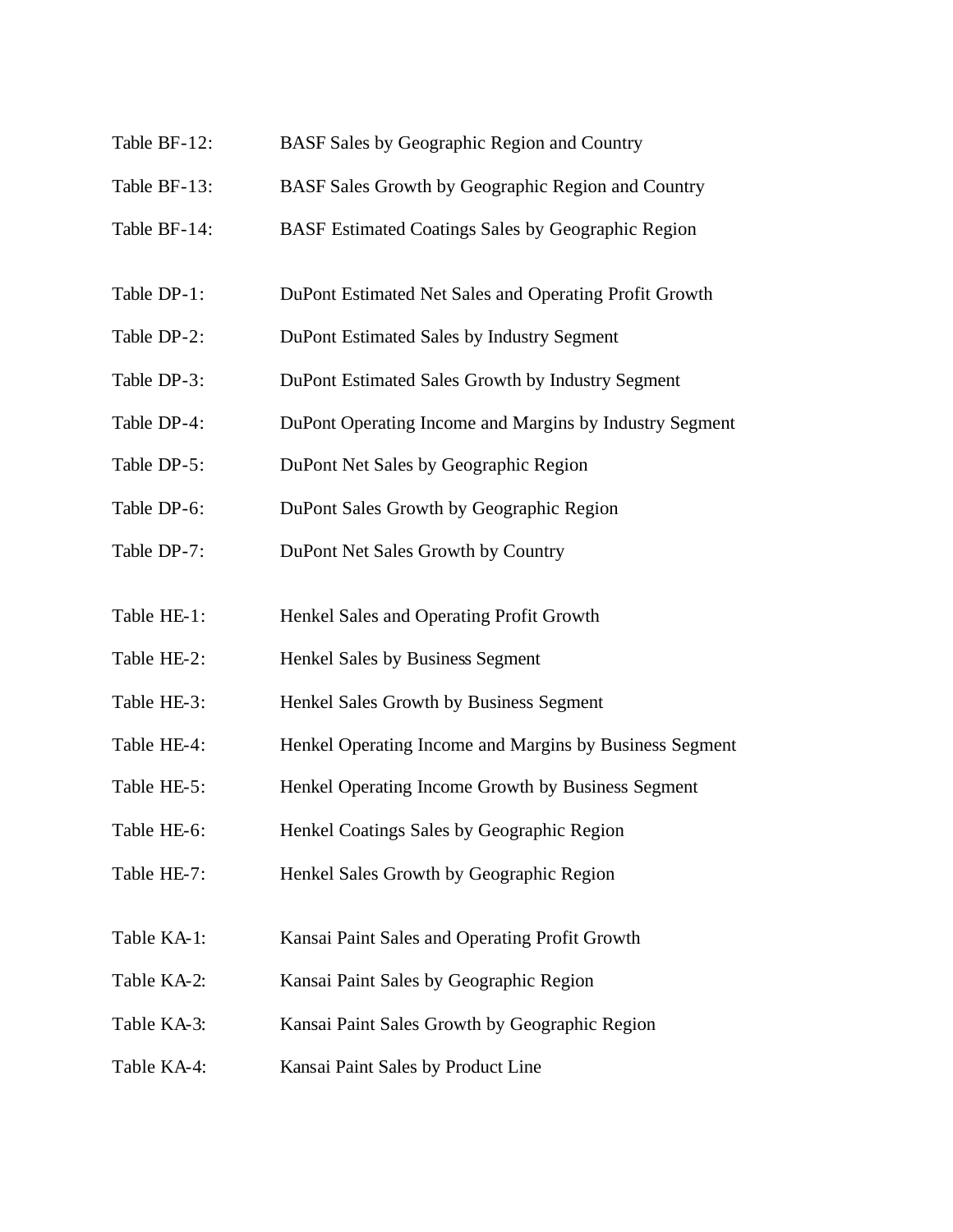- Table NI-1: Nippon Paint Sales and Operating Profit Growth
- Table NI-2: Nippon Paint Sales by Business Segment
- Table PP-1: PPG Sales and Operating Profit Growth
- Table PP-2: PPG Sales by Business Segment
- Table PP-3: PPG Sales Growth by Business Segment
- Table PP-4: PPG Operating Income and Margins by Business Segment
- Table PP-5: PPG Operating Income Growth by Business Segment
- Table PP-6: PPG Coatings Sales by Geographic Region
- Table PP-7: PPG Sales Growth by Geographic Region
- Table RP-1: RPM Sales and Operating Profit Growth
- Table RP-2: RPM Sales by Business Segment
- Table RP-3: RPM Sales Growth by Business Segment
- Table RP-4: RPM Operating Income and Margins by Business Segment
- Table RP-5: RPM Operating Income Growth by Business Segment
- Table RP-6: RPM Coatings Sales by Geographic Region
- Table RP-7: RPM Sales Growth by Geographic Region
- Table SW-1: Sherwin-Williams Sales by Business Segment
- Table SW-2: Sherwin-Williams Sales and Operating Profit Growth
- Table SW-3: Sherwin-Williams Sales Growth by Business Segment
- Table SW-4: Sherwin-Williams Estimated Profit and Margins by Business Segment
- Table SW-5: Sherwin-Williams Estimated Profit Growth by Business Segment